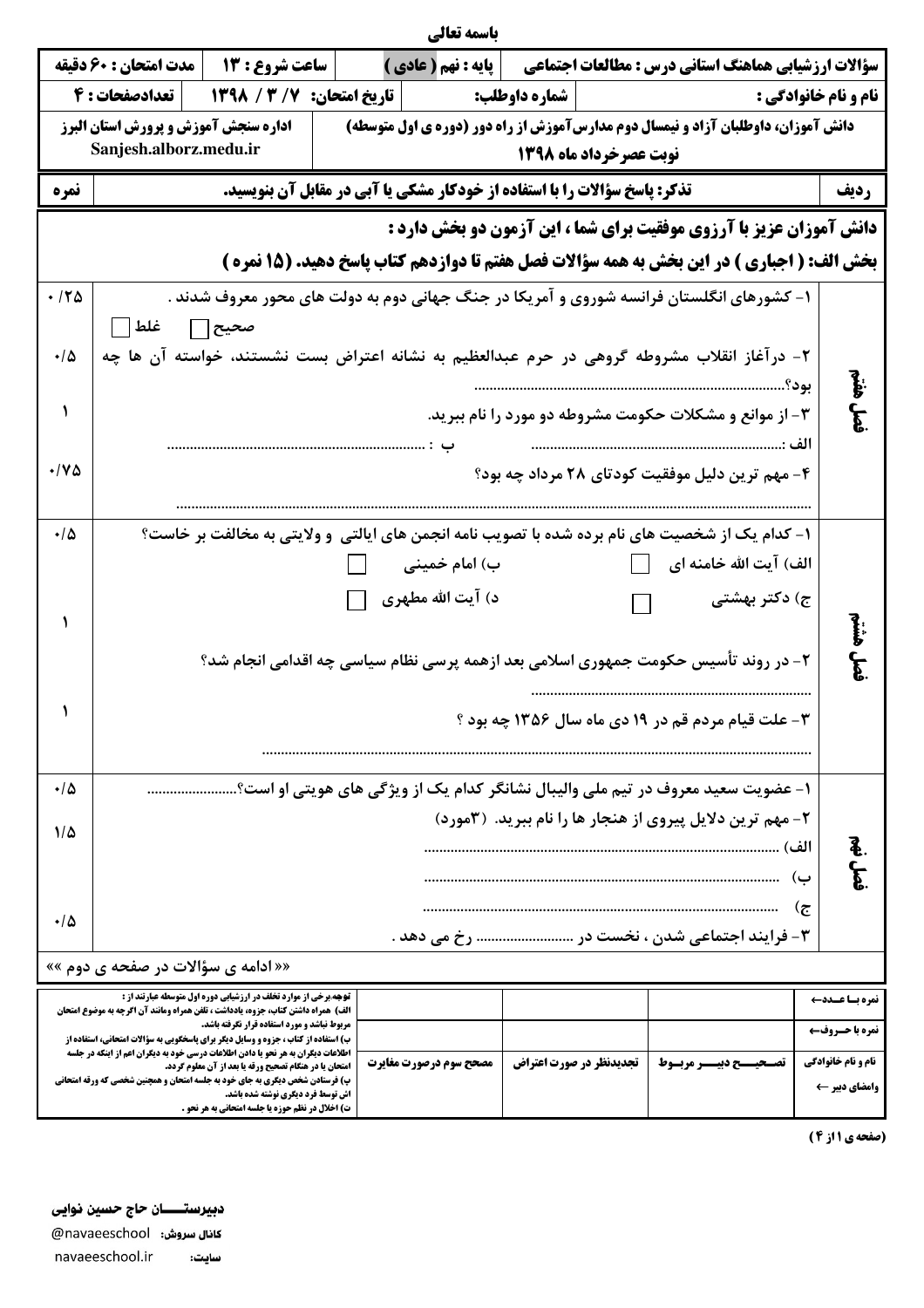|            |                                                                                                                                           |                                                            | باسمه تعالى                  |  |                |                                                                |                |  |  |
|------------|-------------------------------------------------------------------------------------------------------------------------------------------|------------------------------------------------------------|------------------------------|--|----------------|----------------------------------------------------------------|----------------|--|--|
|            | سؤالات ارزشیابی هماهنگ استانی درس : مطالعات اجتماعی                                                                                       |                                                            | <b>] يايه : نهم ( عادي )</b> |  | ساعت شروع : 13 | مدت امتحان : 60 دقيقه                                          |                |  |  |
|            | <b>نام و نام خانوادگی :</b>                                                                                                               | تعدادصفحات : 4<br>تاريخ امتحان: 138 / 139<br>شماره داوطلب: |                              |  |                |                                                                |                |  |  |
|            | دانش آموزان، داوطلبان آزاد و نیمسال دوم مدارسآموزش از راه دور (دوره ی اول متوسطه)<br>نوبت عصرخرداد ماه ۱۳۹۸                               |                                                            |                              |  |                | اداره سنجش آموزش و پرورش استان البرز<br>Sanjesh.alborz.medu.ir |                |  |  |
| رديف       | تذکر: پاسخ سؤالات را با استفاده از خودکار مشکی یا آبی در مقابل آن بنویسید.                                                                |                                                            |                              |  |                |                                                                | نمره           |  |  |
|            | ۱- متأسفانه دربرخی از خانواده ها ناسازگاری هایی بین زن و مرد وجود دارد. به نظر شما چه عواملی می تواند                                     |                                                            |                              |  |                |                                                                | ١              |  |  |
|            | موجب این ناسازگاری ها شود؟ (دو مورد )<br>الف)                                                                                             |                                                            |                              |  |                |                                                                |                |  |  |
| فصل دهم    | ب)<br>۲- سه مورد از کارکردهای مهم خانواده را نام ببرید.<br>الف)                                                                           |                                                            |                              |  |                |                                                                | $1/\Delta$     |  |  |
|            | ب)<br>ج)                                                                                                                                  |                                                            |                              |  |                |                                                                |                |  |  |
|            | ۱- دو مورد از وظايف حکومت ها را بنويسيد.<br>الف)<br>ب)                                                                                    |                                                            |                              |  |                |                                                                | ١              |  |  |
| فصل يازدهم | ۲- فاطمه شهروند ایران است براساس قانون اساسی ایران، فاطمه از چه راه هایی می تواند درکشور ًمشارکت<br>سیاسی داشته باشد؟ ( دو مورد )<br>الف) |                                                            |                              |  |                |                                                                | $\cdot/\Delta$ |  |  |
|            | ب)<br>٣- مهم ترین رکن حکومت جمهوری اسلامی است.                                                                                            |                                                            |                              |  |                |                                                                |                |  |  |
|            | ۱- پدر علی برای خانواده خود بودجه ی ماهانه تنظیم کرده است. به نظر شما تنظیم این بودجه چه فایده ای دارد؟                                   |                                                            |                              |  |                |                                                                |                |  |  |
| فصل دوازهه | ۲- شما دانش آموزان از چه راه هایی می توانید به اقتصاد مقاومتی کمک کنید؟(دو مورد)                                                          |                                                            |                              |  |                |                                                                |                |  |  |
|            | ب (پ<br>۳- بهره وری یک نگرش نسبت به  است .                                                                                                |                                                            |                              |  |                |                                                                | ه/۰            |  |  |
|            | «« ادامه ی سؤالات در صفحه ی سوم »»                                                                                                        |                                                            |                              |  |                |                                                                |                |  |  |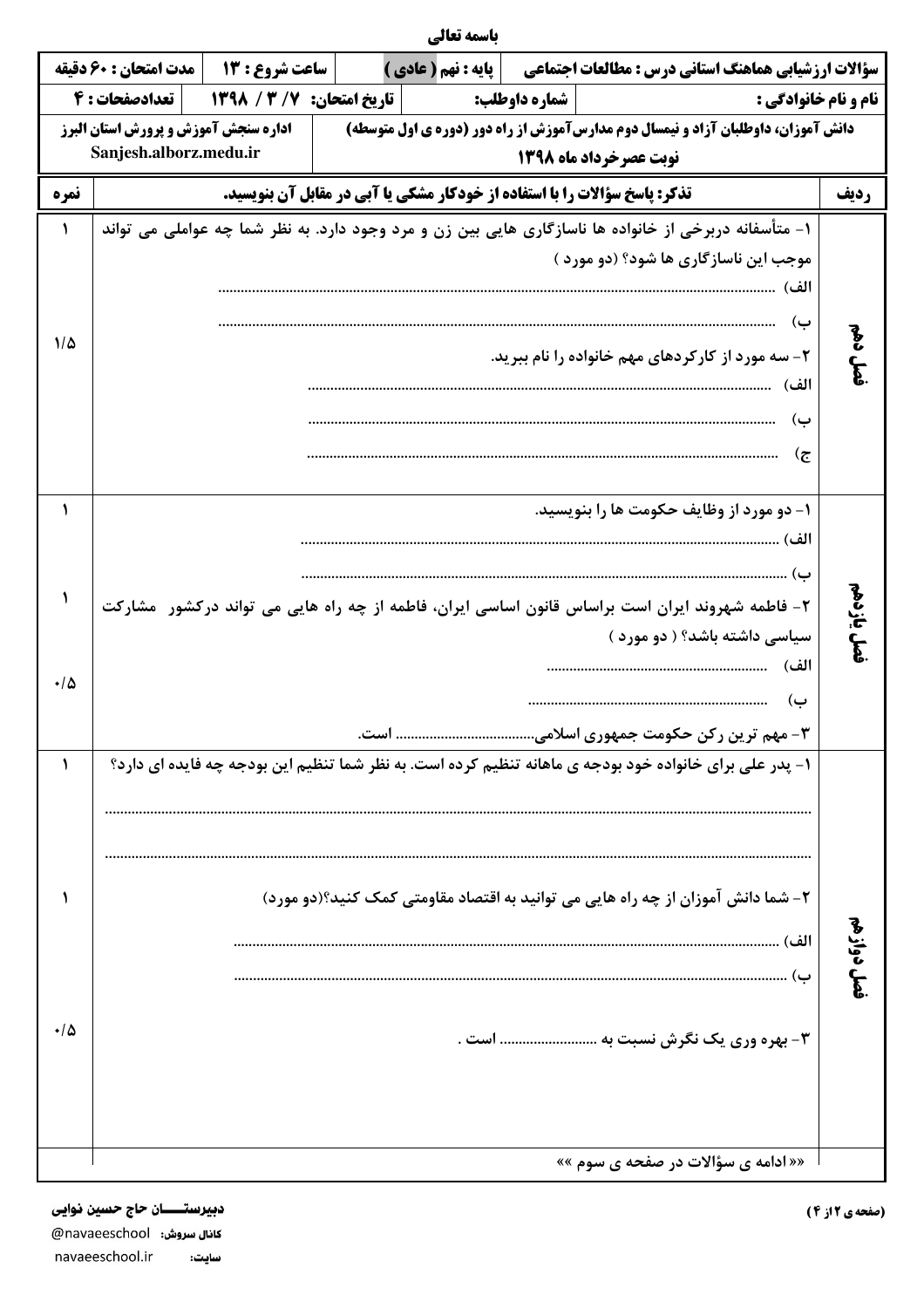| مدت امتحان : 60 دقيقه<br>ساعت شروع : 13<br>یایه : نهم ( عادی )<br>سؤالات ارزشیابی هماهنگ استانی درس : مطالعات اجتماعی<br>  تعدادصفحات : 4<br>تاريخ امتحان: 138 / 1398<br>شماره داوطلب:<br><b>نام و نام خانوادگی :</b><br><b>اداره سنجش آموزش و پرورش استان البرز</b><br>دانش آموزان، داوطلبان آزاد و نیمسال دوم مدارسآموزش از راه دور (دوره ی اول متوسطه)<br>Sanjesh.alborz.medu.ir<br>نوبت عصرخرداد ماه ۱۳۹۸<br>تذکر: پاسخ سؤالات را با استفاده از خودکار مشکی یا آبی در مقابل آن بنویسید.<br>نمره<br>رديف<br>بخش ب : ( اختیاری )در این بخش فقط به سؤالات دو فصل پاسخ دهید. (5 نمره )<br>۱- کدام جمله نادرست است ؟<br>ه/۰<br>الف) طول جغرافیایی هر مکان عبارت است از فاصله ی آن مکان با مدار استوا بر حسب درجه .<br>ب) نصف النهاري را كه از رصد خانه گرينويچ عبور مي كند به عنوان نصف النهار مبدأ انتخاب كرده اند.<br>ج) نصف النهار ها از قطب شمال تا قطب جنوب كشيده شده اند .<br>فصل اول<br>د) مدار استوا ( مدار مبداء ) صفر درجه است.<br>۲- نتایج حرکت انتقالی زمین را بنویسید.<br>۳- دو تفاوت سیارات درونی و بیرونی منظومه خورشیدی را بیان کنید.<br>الف)<br>ب)<br>۱- گرم شدن کره ی زمین چه پیامدهای ناخوشایندی دارد ؟ ( دو مورد )<br>قصل دوم<br>۲- عوامل بیرونی تغییر چهره ی ناهمواری ها را نام ببرید. ( دو مورد )<br>ه/۰<br>۳- تشکیل ابر ها و بسیاری از تغییرات آب و هوایی در این لایه صورت می گیرد ؟<br>ج) تروپسفر    <br>ب) مزوسفر ∏<br>الف) استراتوسفر [[[<br>د) ترموسفر<br>۱– تقریباً تمام جنگل های کشور کانادا از نوع تایگاست .<br>۱۲۵.<br>غلط<br>۲- نکات مهم استفاده صحیح و خردمندانه از منابع طبیعی چیست( سه مورد)<br>الف)<br>$\mathbf{F}$<br>115<br>ب)<br>ج)<br>۲- بیابان به کجا گفته می شود؟<br>۱۷۵<br>۱- در برنامه تلویزیونی در مورد سطح مطلوب زندگی، در آمد کافی، شغل مناسب و قدرت خرید مردم صحبت میشد.<br>۰۱۵<br>به نظر شما ً به کدام شاخص های توسعه انسانی اشاره دارد؟<br>١<br>۲- با ذکر مثال بنویسید که مهاجرت اجباری چه نوع مهاجر تی است ؟<br>فصل چهارم<br>۳- منظور از عوامل خارجی نابرابری درجهان چیست؟ دو مورد بنویسید.<br>الف)<br>ب) |  |  | باسمه تعالى |  |  |  |  |
|-------------------------------------------------------------------------------------------------------------------------------------------------------------------------------------------------------------------------------------------------------------------------------------------------------------------------------------------------------------------------------------------------------------------------------------------------------------------------------------------------------------------------------------------------------------------------------------------------------------------------------------------------------------------------------------------------------------------------------------------------------------------------------------------------------------------------------------------------------------------------------------------------------------------------------------------------------------------------------------------------------------------------------------------------------------------------------------------------------------------------------------------------------------------------------------------------------------------------------------------------------------------------------------------------------------------------------------------------------------------------------------------------------------------------------------------------------------------------------------------------------------------------------------------------------------------------------------------------------------------------------------------------------------------------------------------------------------------------------------------------------------------------------------------------------------------------------------------------------------------------------------------------------------------------------------------------------------|--|--|-------------|--|--|--|--|
|                                                                                                                                                                                                                                                                                                                                                                                                                                                                                                                                                                                                                                                                                                                                                                                                                                                                                                                                                                                                                                                                                                                                                                                                                                                                                                                                                                                                                                                                                                                                                                                                                                                                                                                                                                                                                                                                                                                                                             |  |  |             |  |  |  |  |
|                                                                                                                                                                                                                                                                                                                                                                                                                                                                                                                                                                                                                                                                                                                                                                                                                                                                                                                                                                                                                                                                                                                                                                                                                                                                                                                                                                                                                                                                                                                                                                                                                                                                                                                                                                                                                                                                                                                                                             |  |  |             |  |  |  |  |
|                                                                                                                                                                                                                                                                                                                                                                                                                                                                                                                                                                                                                                                                                                                                                                                                                                                                                                                                                                                                                                                                                                                                                                                                                                                                                                                                                                                                                                                                                                                                                                                                                                                                                                                                                                                                                                                                                                                                                             |  |  |             |  |  |  |  |
|                                                                                                                                                                                                                                                                                                                                                                                                                                                                                                                                                                                                                                                                                                                                                                                                                                                                                                                                                                                                                                                                                                                                                                                                                                                                                                                                                                                                                                                                                                                                                                                                                                                                                                                                                                                                                                                                                                                                                             |  |  |             |  |  |  |  |
|                                                                                                                                                                                                                                                                                                                                                                                                                                                                                                                                                                                                                                                                                                                                                                                                                                                                                                                                                                                                                                                                                                                                                                                                                                                                                                                                                                                                                                                                                                                                                                                                                                                                                                                                                                                                                                                                                                                                                             |  |  |             |  |  |  |  |
|                                                                                                                                                                                                                                                                                                                                                                                                                                                                                                                                                                                                                                                                                                                                                                                                                                                                                                                                                                                                                                                                                                                                                                                                                                                                                                                                                                                                                                                                                                                                                                                                                                                                                                                                                                                                                                                                                                                                                             |  |  |             |  |  |  |  |
|                                                                                                                                                                                                                                                                                                                                                                                                                                                                                                                                                                                                                                                                                                                                                                                                                                                                                                                                                                                                                                                                                                                                                                                                                                                                                                                                                                                                                                                                                                                                                                                                                                                                                                                                                                                                                                                                                                                                                             |  |  |             |  |  |  |  |
|                                                                                                                                                                                                                                                                                                                                                                                                                                                                                                                                                                                                                                                                                                                                                                                                                                                                                                                                                                                                                                                                                                                                                                                                                                                                                                                                                                                                                                                                                                                                                                                                                                                                                                                                                                                                                                                                                                                                                             |  |  |             |  |  |  |  |
|                                                                                                                                                                                                                                                                                                                                                                                                                                                                                                                                                                                                                                                                                                                                                                                                                                                                                                                                                                                                                                                                                                                                                                                                                                                                                                                                                                                                                                                                                                                                                                                                                                                                                                                                                                                                                                                                                                                                                             |  |  |             |  |  |  |  |
|                                                                                                                                                                                                                                                                                                                                                                                                                                                                                                                                                                                                                                                                                                                                                                                                                                                                                                                                                                                                                                                                                                                                                                                                                                                                                                                                                                                                                                                                                                                                                                                                                                                                                                                                                                                                                                                                                                                                                             |  |  |             |  |  |  |  |
|                                                                                                                                                                                                                                                                                                                                                                                                                                                                                                                                                                                                                                                                                                                                                                                                                                                                                                                                                                                                                                                                                                                                                                                                                                                                                                                                                                                                                                                                                                                                                                                                                                                                                                                                                                                                                                                                                                                                                             |  |  |             |  |  |  |  |
|                                                                                                                                                                                                                                                                                                                                                                                                                                                                                                                                                                                                                                                                                                                                                                                                                                                                                                                                                                                                                                                                                                                                                                                                                                                                                                                                                                                                                                                                                                                                                                                                                                                                                                                                                                                                                                                                                                                                                             |  |  |             |  |  |  |  |
|                                                                                                                                                                                                                                                                                                                                                                                                                                                                                                                                                                                                                                                                                                                                                                                                                                                                                                                                                                                                                                                                                                                                                                                                                                                                                                                                                                                                                                                                                                                                                                                                                                                                                                                                                                                                                                                                                                                                                             |  |  |             |  |  |  |  |
|                                                                                                                                                                                                                                                                                                                                                                                                                                                                                                                                                                                                                                                                                                                                                                                                                                                                                                                                                                                                                                                                                                                                                                                                                                                                                                                                                                                                                                                                                                                                                                                                                                                                                                                                                                                                                                                                                                                                                             |  |  |             |  |  |  |  |
|                                                                                                                                                                                                                                                                                                                                                                                                                                                                                                                                                                                                                                                                                                                                                                                                                                                                                                                                                                                                                                                                                                                                                                                                                                                                                                                                                                                                                                                                                                                                                                                                                                                                                                                                                                                                                                                                                                                                                             |  |  |             |  |  |  |  |
|                                                                                                                                                                                                                                                                                                                                                                                                                                                                                                                                                                                                                                                                                                                                                                                                                                                                                                                                                                                                                                                                                                                                                                                                                                                                                                                                                                                                                                                                                                                                                                                                                                                                                                                                                                                                                                                                                                                                                             |  |  |             |  |  |  |  |
|                                                                                                                                                                                                                                                                                                                                                                                                                                                                                                                                                                                                                                                                                                                                                                                                                                                                                                                                                                                                                                                                                                                                                                                                                                                                                                                                                                                                                                                                                                                                                                                                                                                                                                                                                                                                                                                                                                                                                             |  |  |             |  |  |  |  |
|                                                                                                                                                                                                                                                                                                                                                                                                                                                                                                                                                                                                                                                                                                                                                                                                                                                                                                                                                                                                                                                                                                                                                                                                                                                                                                                                                                                                                                                                                                                                                                                                                                                                                                                                                                                                                                                                                                                                                             |  |  |             |  |  |  |  |
|                                                                                                                                                                                                                                                                                                                                                                                                                                                                                                                                                                                                                                                                                                                                                                                                                                                                                                                                                                                                                                                                                                                                                                                                                                                                                                                                                                                                                                                                                                                                                                                                                                                                                                                                                                                                                                                                                                                                                             |  |  |             |  |  |  |  |
|                                                                                                                                                                                                                                                                                                                                                                                                                                                                                                                                                                                                                                                                                                                                                                                                                                                                                                                                                                                                                                                                                                                                                                                                                                                                                                                                                                                                                                                                                                                                                                                                                                                                                                                                                                                                                                                                                                                                                             |  |  |             |  |  |  |  |
|                                                                                                                                                                                                                                                                                                                                                                                                                                                                                                                                                                                                                                                                                                                                                                                                                                                                                                                                                                                                                                                                                                                                                                                                                                                                                                                                                                                                                                                                                                                                                                                                                                                                                                                                                                                                                                                                                                                                                             |  |  |             |  |  |  |  |
|                                                                                                                                                                                                                                                                                                                                                                                                                                                                                                                                                                                                                                                                                                                                                                                                                                                                                                                                                                                                                                                                                                                                                                                                                                                                                                                                                                                                                                                                                                                                                                                                                                                                                                                                                                                                                                                                                                                                                             |  |  |             |  |  |  |  |
|                                                                                                                                                                                                                                                                                                                                                                                                                                                                                                                                                                                                                                                                                                                                                                                                                                                                                                                                                                                                                                                                                                                                                                                                                                                                                                                                                                                                                                                                                                                                                                                                                                                                                                                                                                                                                                                                                                                                                             |  |  |             |  |  |  |  |
| «« ادامه ی سؤالات در صفحه چهارم »»                                                                                                                                                                                                                                                                                                                                                                                                                                                                                                                                                                                                                                                                                                                                                                                                                                                                                                                                                                                                                                                                                                                                                                                                                                                                                                                                                                                                                                                                                                                                                                                                                                                                                                                                                                                                                                                                                                                          |  |  |             |  |  |  |  |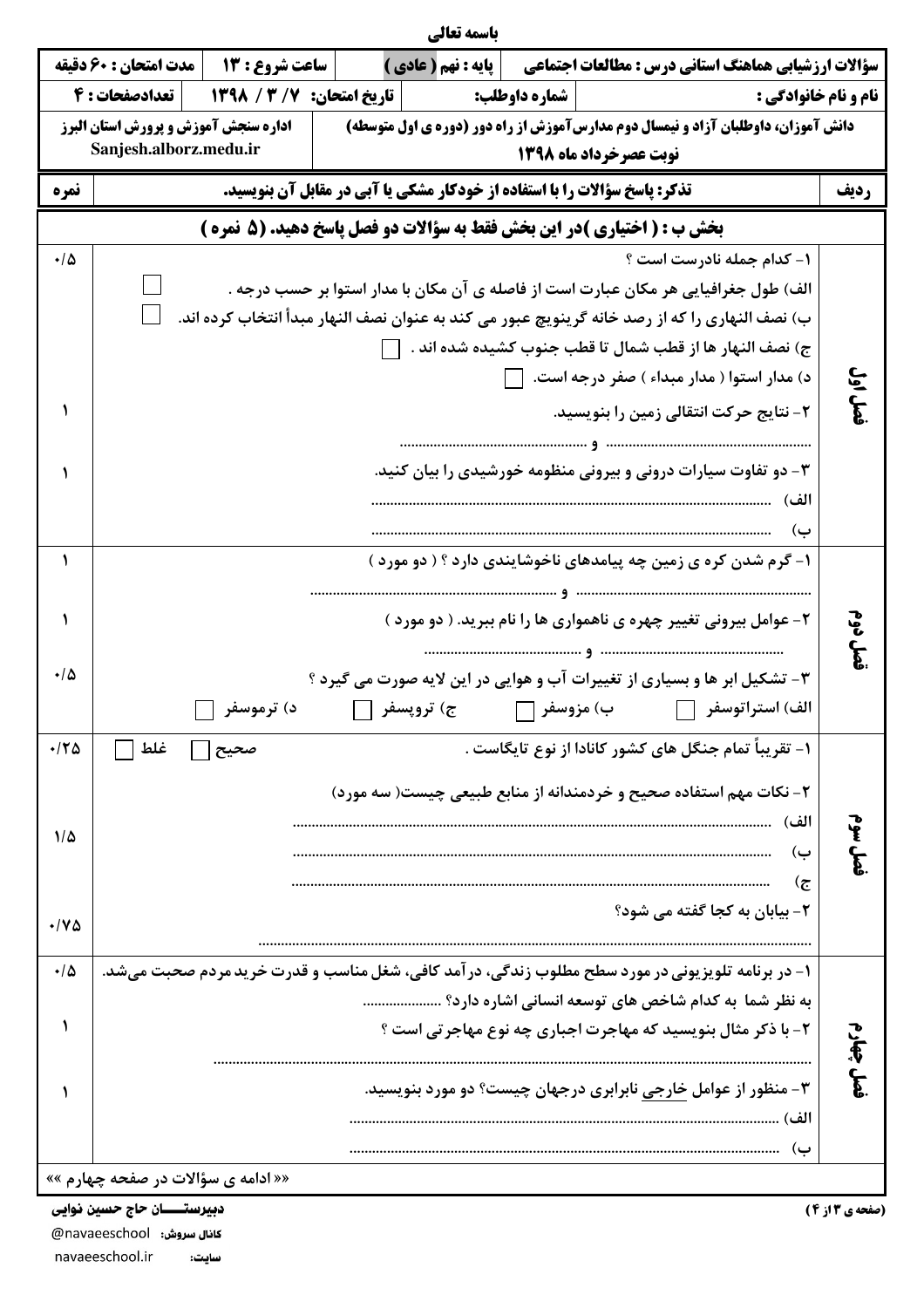|                                               |                                                                                                                           |                                                                                                          |                                                                                   | باسمه تعالى                                                            |  |                        |  |                                                     |                |
|-----------------------------------------------|---------------------------------------------------------------------------------------------------------------------------|----------------------------------------------------------------------------------------------------------|-----------------------------------------------------------------------------------|------------------------------------------------------------------------|--|------------------------|--|-----------------------------------------------------|----------------|
|                                               | مدت امتحان : 60 دقيقه                                                                                                     | ساعت شروع : 13                                                                                           |                                                                                   | <b>] پایه : نهم ( عادی )</b>                                           |  |                        |  | سؤالات ارزشیابی هماهنگ استانی درس : مطالعات اجتماعی |                |
| تاريخ امتحان: 13/ 3/ 1398<br>  تعدادصفحات : 4 |                                                                                                                           |                                                                                                          | شماره داوطلب:<br><b>نام و نام خانوادگی :</b>                                      |                                                                        |  |                        |  |                                                     |                |
|                                               | اداره سنجش آموزش و پرورش استان البرز<br>دانش آموزان، داوطلبان آزاد و نیمسال دوم مدارسآموزش از راه دور (دوره ی اول متوسطه) |                                                                                                          |                                                                                   |                                                                        |  |                        |  |                                                     |                |
|                                               | Sanjesh.alborz.medu.ir                                                                                                    |                                                                                                          |                                                                                   |                                                                        |  | نوبت عصرخرداد ماه ۱۳۹۸ |  |                                                     |                |
| نمره                                          |                                                                                                                           |                                                                                                          | <b>تذکر: پاسخ سؤالات را با استفاده از خودکار مشکی یا آبی در مقابل آن بنویسید.</b> |                                                                        |  |                        |  |                                                     | رديف           |
| $\cdot/\Delta$                                |                                                                                                                           |                                                                                                          |                                                                                   |                                                                        |  |                        |  |                                                     |                |
| ١                                             |                                                                                                                           | ۲- تأسیس حکومت صفوی چه تغییرات مهم (سیاسی، اجتماعی، مذهبی ) در ایران ایجاد کرد؟ (دومورد )                |                                                                                   |                                                                        |  |                        |  |                                                     |                |
|                                               |                                                                                                                           |                                                                                                          |                                                                                   |                                                                        |  |                        |  |                                                     | الف)           |
|                                               |                                                                                                                           |                                                                                                          |                                                                                   |                                                                        |  |                        |  |                                                     | فصل پنجم<br>ب) |
| ١                                             |                                                                                                                           |                                                                                                          |                                                                                   |                                                                        |  |                        |  | ۳- دومنبع عمده درآمد ً در عصر صفوی را بنویسید.      |                |
|                                               |                                                                                                                           |                                                                                                          |                                                                                   |                                                                        |  |                        |  |                                                     |                |
|                                               |                                                                                                                           |                                                                                                          |                                                                                   |                                                                        |  |                        |  |                                                     |                |
| $\cdot/\Delta$                                |                                                                                                                           | ۱– یکی از اهداف استعماری این کشور در حمله به ایران رسیدن به آبهای آزاد و گرم خلیج فارس و اقیانوس هندبود. |                                                                                   |                                                                        |  |                        |  |                                                     |                |
|                                               |                                                                                                                           |                                                                                                          |                                                                                   |                                                                        |  |                        |  |                                                     |                |
|                                               |                                                                                                                           | د) پرتغال                                                                                                | ج) عثمانی ∏                                                                       |                                                                        |  | ب) روسیه               |  | الف) انگلیس $\Box$                                  |                |
| ١                                             |                                                                                                                           | ۲- هدف دولت انگلستان از جدا کردن افغانستان و بخش شرقی سیستان و بلوچستان از ایران چه بود؟                 |                                                                                   |                                                                        |  |                        |  |                                                     |                |
|                                               |                                                                                                                           |                                                                                                          |                                                                                   |                                                                        |  |                        |  |                                                     |                |
|                                               |                                                                                                                           |                                                                                                          |                                                                                   |                                                                        |  |                        |  |                                                     | יווי<br>יווני  |
|                                               |                                                                                                                           |                                                                                                          |                                                                                   |                                                                        |  |                        |  |                                                     | و<br>مح        |
| ١                                             |                                                                                                                           |                                                                                                          |                                                                                   | ۳- عباس میرزا برای پیشرفت ایران چه کارهایی انجام داد؟ دو مورد بنویسید. |  |                        |  |                                                     |                |
|                                               |                                                                                                                           |                                                                                                          |                                                                                   |                                                                        |  |                        |  | الف)                                                |                |
|                                               |                                                                                                                           |                                                                                                          |                                                                                   |                                                                        |  |                        |  |                                                     |                |
|                                               |                                                                                                                           |                                                                                                          |                                                                                   |                                                                        |  |                        |  |                                                     | ب)             |
|                                               |                                                                                                                           |                                                                                                          |                                                                                   |                                                                        |  |                        |  |                                                     |                |
|                                               |                                                                                                                           |                                                                                                          |                                                                                   |                                                                        |  |                        |  |                                                     |                |
|                                               |                                                                                                                           |                                                                                                          |                                                                                   |                                                                        |  |                        |  |                                                     |                |
|                                               |                                                                                                                           |                                                                                                          |                                                                                   |                                                                        |  |                        |  |                                                     |                |
|                                               |                                                                                                                           |                                                                                                          |                                                                                   |                                                                        |  |                        |  |                                                     |                |
|                                               |                                                                                                                           |                                                                                                          |                                                                                   |                                                                        |  |                        |  |                                                     |                |
|                                               |                                                                                                                           |                                                                                                          |                                                                                   |                                                                        |  |                        |  |                                                     |                |
|                                               |                                                                                                                           |                                                                                                          |                                                                                   |                                                                        |  |                        |  |                                                     |                |
|                                               |                                                                                                                           |                                                                                                          |                                                                                   |                                                                        |  |                        |  |                                                     |                |
| ٢٠                                            | جمع نمرات                                                                                                                 |                                                                                                          |                                                                                   | «« موفق باشید »»                                                       |  |                        |  |                                                     |                |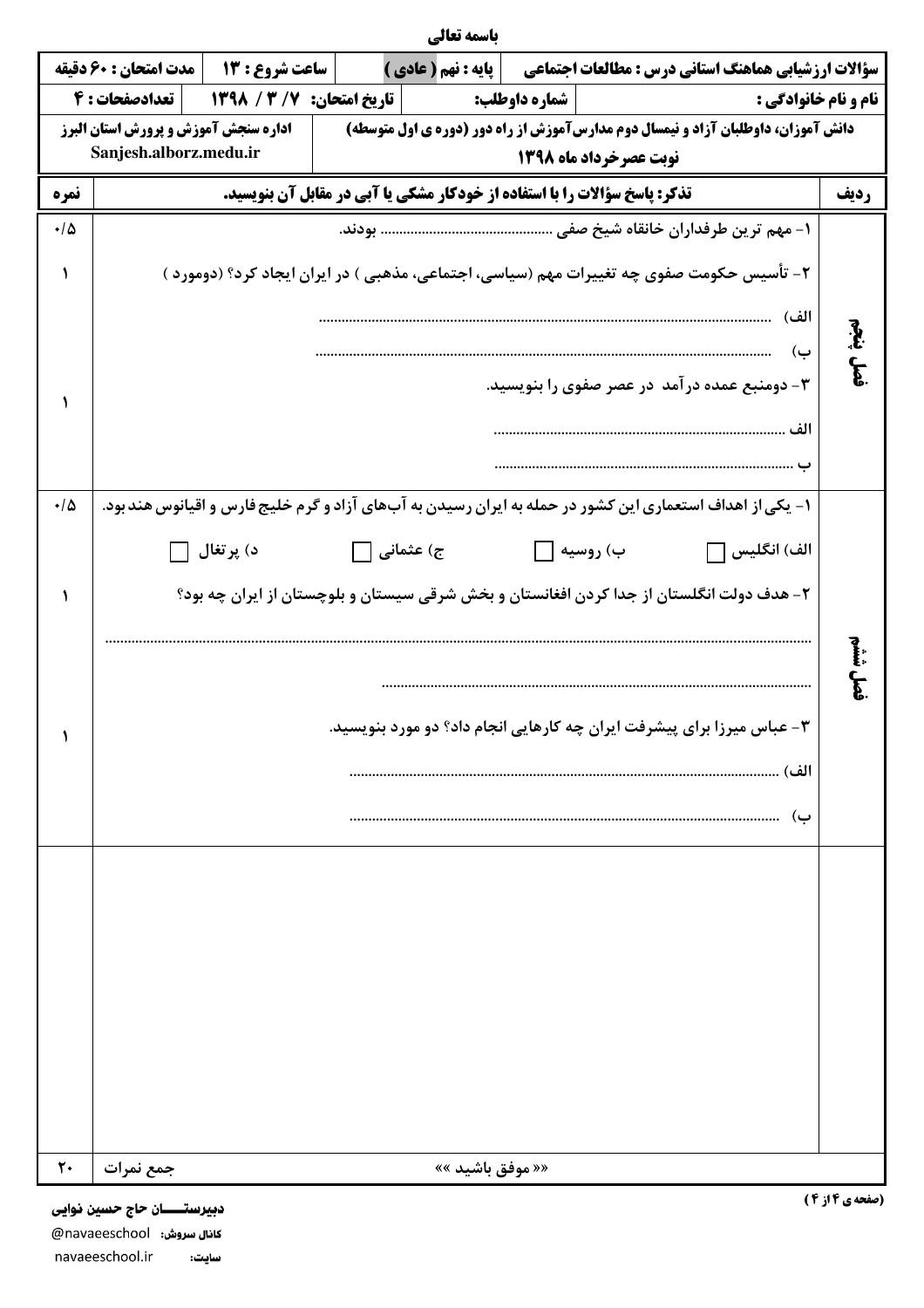|            |                                                                                                                           |  |                                  |  | باسمه تعالى                                                                                                                                                                                                       |                                      |                         |  |  |  |  |
|------------|---------------------------------------------------------------------------------------------------------------------------|--|----------------------------------|--|-------------------------------------------------------------------------------------------------------------------------------------------------------------------------------------------------------------------|--------------------------------------|-------------------------|--|--|--|--|
|            | پایه : نهم ( عادی)   مدت امتحان : 60 دقیقه                                                                                |  |                                  |  | راهنمای تصحیح سؤالات امتحان هماهنگ استانی درس : مطالعات اجتماعی                                                                                                                                                   |                                      |                         |  |  |  |  |
|            | شماره ی صفحه : ۱             تعدادصفحات : ۲<br>  تاريخ امتحان: 7 / 3 / 1398<br>ساعت شروع : 13                             |  |                                  |  |                                                                                                                                                                                                                   |                                      |                         |  |  |  |  |
|            | اداره سنجش آموزش و پرورش استان البرز<br>دانش آموزان، داوطلبان آزاد و نیمسال دوم مدارسآموزش از راه دور (دوره ی اول متوسطه) |  |                                  |  |                                                                                                                                                                                                                   |                                      |                         |  |  |  |  |
|            | Sanjesh.alborz.medu.ir<br>نوبت عصرخرداد ماه ۱۳۹۸                                                                          |  |                                  |  |                                                                                                                                                                                                                   |                                      |                         |  |  |  |  |
| نمره       | راهنماي تصحيح                                                                                                             |  |                                  |  |                                                                                                                                                                                                                   |                                      |                         |  |  |  |  |
| $7/\Delta$ |                                                                                                                           |  |                                  |  | صفحه ۹۵ ۲۵/۰ نمره                                                                                                                                                                                                 | ۱– غلط(متفقین)                       |                         |  |  |  |  |
|            |                                                                                                                           |  |                                  |  | صفحه 88 1/0 نمره                                                                                                                                                                                                  | ٢- تأسيس عدالت خانه                  |                         |  |  |  |  |
|            |                                                                                                                           |  |                                  |  | ۳- مخالفت و دشمنی مستبدان – اختلاف ودو دستگی میان مشروطه خواهان – افزایش دخالت های خارجی -                                                                                                                        |                                      | ર<br>કુઃ                |  |  |  |  |
|            |                                                                                                                           |  |                                  |  | صفحه ۸۹ ( ۱ ) نمره                                                                                                                                                                                                | وقوع جنگ جهانی اول                   | و.<br>م                 |  |  |  |  |
|            |                                                                                                                           |  |                                  |  | ۴- اختلاف و دودستگی میان رهبران نهضت موجب دلسردی مردم شده و اتحاد و همدلی به تفرقه و دشمنی                                                                                                                        |                                      |                         |  |  |  |  |
|            |                                                                                                                           |  |                                  |  | تبدیل شده بود. این وضعیت، شرایط را برای انگلستان و آمریکا فراهم کردتا برای سرنگونی دولت مصدق فراهم                                                                                                                |                                      |                         |  |  |  |  |
|            |                                                                                                                           |  |                                  |  |                                                                                                                                                                                                                   |                                      |                         |  |  |  |  |
| $7/\Delta$ |                                                                                                                           |  |                                  |  |                                                                                                                                                                                                                   | ١- ب: امام خمينى صفحه ١٠٠ ه/٠ نمره   |                         |  |  |  |  |
|            |                                                                                                                           |  |                                  |  | ۲- تدوین و تصویب قانون اساسی صفحه ۱۰۷٪ ( ۱) نمره                                                                                                                                                                  |                                      | مان<br>مان              |  |  |  |  |
|            |                                                                                                                           |  |                                  |  | ۳- مردم قم در ۱۹ دی۱۳۵۶ در اعتراض به انتشارمقاله یتوهین آمیز روزنامه اطلاعات، به تظاهرات پرداختند و                                                                                                               |                                      | و.<br>مح                |  |  |  |  |
|            |                                                                                                                           |  |                                  |  | مأموران حکومت این تظاهرات را به خاک وخون کشیدند. صفحه۱۰۴(۱)نمره                                                                                                                                                   |                                      |                         |  |  |  |  |
| $7/\Delta$ |                                                                                                                           |  |                                  |  |                                                                                                                                                                                                                   | 1- هويت اجتماعي . صفحه ١٢١ ١/٥٠ نمره | Ł.                      |  |  |  |  |
|            | ۲- ارزش دانستن و اعتقاد به آن ها،حفظ آبرو و احترام یا ترس از مجازات. صفحه ۱۱۷٪ ۱۱۵ نمره.                                  |  |                                  |  |                                                                                                                                                                                                                   |                                      |                         |  |  |  |  |
| $7/\Delta$ |                                                                                                                           |  |                                  |  |                                                                                                                                                                                                                   | - ۳- خانواده صفحه ۱۳۳ ۰/۵ نمره       | في<br>م                 |  |  |  |  |
|            |                                                                                                                           |  |                                  |  | ١- الف )  انتخاب نادرست همسرب)  برخی زن و شوهرها ازحقوق وتکالیف خود درزندگی خانوادگی شناخت کافی                                                                                                                   |                                      |                         |  |  |  |  |
|            |                                                                                                                           |  |                                  |  | و شایستگی لازم را برای انجام تکالیف خانوادگی به دست نیاورده اند. ج)۔ زن ومرد در دو خانواده ودر دو محیط<br>جداگانه تربیت وپرورش یافته اند -بین افراد تفاوت های فردی وجود دارد.ه-گاهی بین نقش هایی که فرد باید ایفا |                                      | z                       |  |  |  |  |
|            |                                                                                                                           |  |                                  |  | کند تعارض به وجودمی آید. صفحه ۱۳۴ (۱) نمره                                                                                                                                                                        |                                      | $\mathbf{\mathring{E}}$ |  |  |  |  |
|            |                                                                                                                           |  |                                  |  | ۲- فرزندآوری و تجدید نسل – حمایت و محبت و مراقبت – جامعه پذیری و تربیت اعضای خانواده- حمایت                                                                                                                       |                                      |                         |  |  |  |  |
|            |                                                                                                                           |  |                                  |  | اقتصادی یا رفع نیازهای مادی. صفحه ۱۲۸٪ ۱/۵ نمره                                                                                                                                                                   |                                      |                         |  |  |  |  |
| $7/\Delta$ |                                                                                                                           |  |                                  |  | ۱- وضع قوانین و مقررات لازم در امور مختلف و اجرای قوانین- برقراری نظم و امنیت و رسیدگی به اختلافات                                                                                                                |                                      |                         |  |  |  |  |
|            |                                                                                                                           |  |                                  |  | وشکایت ها - تعلیم و تربیت، حفظ میراث فرهنگی، سیاستگذاری فرهنگی –عمران و آبادی کشور، ایجاد وسایل و                                                                                                                 |                                      |                         |  |  |  |  |
|            |                                                                                                                           |  |                                  |  | امکانات لازم برای رفع نیازهای معیشتی، اجتماعی و اقتصادی مردم ایجاد هماهنگی بین فعالیت ها وبخش های                                                                                                                 |                                      |                         |  |  |  |  |
|            |                                                                                                                           |  |                                  |  | مختلف- دفاع از کشور و حفظ تمامیت ارضی- مدیریت منابع طبیعی و ثروت هایی که به عموم مردم تعلق دارد.                                                                                                                  |                                      | بازدهم                  |  |  |  |  |
|            |                                                                                                                           |  |                                  |  |                                                                                                                                                                                                                   | صفحه ۱۴۲ (۱) نمره                    | $\mathbf{f}$            |  |  |  |  |
|            |                                                                                                                           |  |                                  |  | ۲- شرکت در انتخابات – عضویت و همکاری در احزاب و انجمن های سیاسی ً - شرکت در راهپیمایی ها و تظاهرات                                                                                                                |                                      |                         |  |  |  |  |
|            |                                                                                                                           |  |                                  |  |                                                                                                                                                                                                                   | صفحه ۱۵۰ (۱) نمره                    |                         |  |  |  |  |
|            |                                                                                                                           |  |                                  |  |                                                                                                                                                                                                                   | <b>۳- رهبری صفحه ۱۴۴ 5/۱۰ نمره</b>   |                         |  |  |  |  |
| $7/\Delta$ |                                                                                                                           |  |                                  |  | ۱- تنظیم جدولی که در آن در آمدها و هزینه های دخل وخرج ماهانه خانواده نوشته می شود و همکاری بین اعضای                                                                                                              |                                      |                         |  |  |  |  |
|            |                                                                                                                           |  |                                  |  | خانواده نیز از راهکارهای کمک به بهره وری است. صفحه ۱۶۱ (۱) نمره                                                                                                                                                   |                                      |                         |  |  |  |  |
|            |                                                                                                                           |  |                                  |  | ۲- استفاده از تولیدات داخلی- صرفه جویی در مصرف لوازم مدرسه، جلوگیری ازاسراف – دور نریختن وسایلی که                                                                                                                |                                      | فصل دوازدهم             |  |  |  |  |
|            |                                                                                                                           |  | <b>۳- زندگی صفحه ۱۵۹ ه/۰نمره</b> |  | هنوز قابلیت استفاده دارند و      صفحه ۱۶۶ ( ۱) نمره                                                                                                                                                               |                                      |                         |  |  |  |  |

« « ادامه ی راهنمای تصحیح در صفحه ی دوم »»

دبیرستــــان حاج حسین نوایی